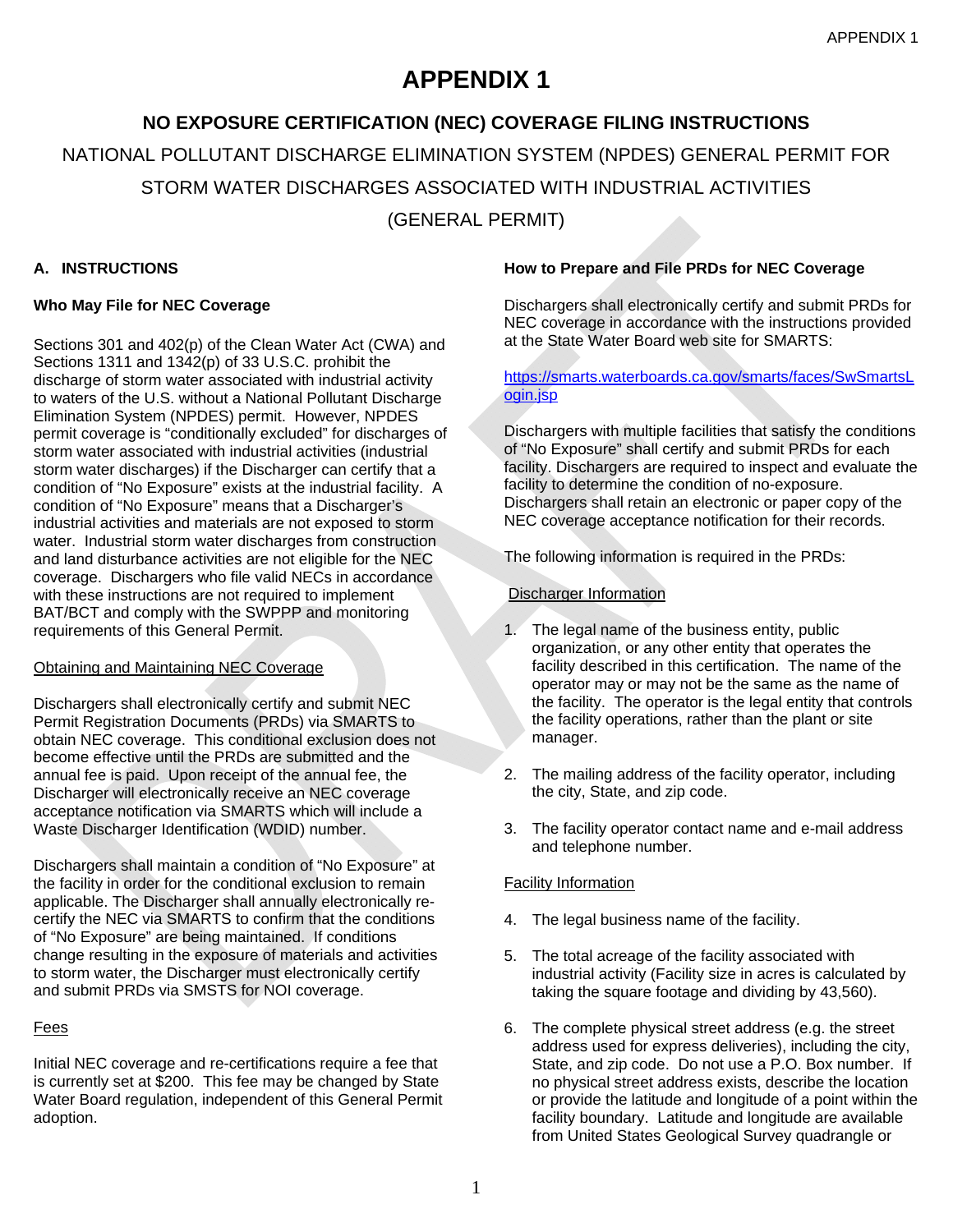topographic maps, or may be found using many mapping sites on the internet.

- 7. The facility contact person, telephone number, and email address.
- 8. The 4-digit Standard Industrial Classification (SIC) code that represents the facility's primary industrial activity. Provide a brief description of the primary industrial activity. If applicable, enter other significant SIC codes and descriptions. To obtain these codes, see the 1987 SIC Manual, 1997 NAICS Manual or Occupational Health and Safety Administration's site:

#### http://www.osha.gov/pls/imis/sicsearch.html

9. If the facility currently has NOI coverage, include the WDID number.

## Facility Mailing or Billing Address

Completing this item is only required if there is a different facility mailing address or billing address than reported above. The Discharger shall indicate to which address the annual fee invoice should be sent if we are unable to successfully transmit the invoice electronically.

## **Site Map**

Site maps are to be prepared consistent with the requirements in Section X.E of this General Permit.

## **Exposure Checklist**

At the end of this Appendix, there is a list of eleven major areas for which exposure must be evaluated by the Discharger. The Discharger must be able to certify that none of these major areas have potential for exposure. If the Discharger cannot certify that each of the eleven major areas do not have exposure, a potential for exposure exists at the facility and the facility is not eligible for the conditional exclusion. The Discharger must obtain (or continue) NOI coverage under this General Permit if the facility is not eligible for the NEC conditional exclusion. After obtaining General Permit coverage, the Discharger can institute modifications to eliminate the potential for a discharge of storm water exposed to industrial activity, and then change their form of coverage to NEC by certifying they meet the conditions of "No Exposure."

## **Certification**

Federal and state statutes provide for severe penalties for Dischargers who submit false information on the PRDs. Federal regulations require the PRDs to be certified by a Legally Responsible Person (LRP) as follows.

- 1. For a corporation an LRP is a responsible corporate officer, which means:
	- a. The president, secretary, treasurer, or vicepresident of the corporation in charge of a principal business function, or any other person who

performs similar policy or decision making functions for the corporation, or

APPENDIX 1

- b. The manager of one or more manufacturing, production, or operating facilities, provided the manager is authorized to make management decisions which govern the operation of the regulated facility, including having the explicit or implicit duty of making major capital investment recommendations, and initiating and directing other comprehensive measures to assure long-term environmental compliance with environmental laws and regulations; the manager can ensure that the necessary systems are established or actions taken to gather complete and accurate information for permit application requirements; and where authority to sign documents has been assigned or delegated to the manager in accordance with corporate procedures;
- 2. For a partnership or sole proprietorship an LRP is a general partner or the proprietor; or
- 3. For a municipal, State, Federal, or other public facility an LRP is either a principal executive or ranking elected official.

# **B. GUIDANCE**

Please contact your local Regional Water Board office with questions regarding this guidance.

## **1. Who is Eligible to Qualify for NEC Coverage**

All industrial categories listed in Attachment A of this General Permit (excluding construction) are eligible to apply for the "No Exposure" conditional exclusion.

## **2. Limitations on Eligibility for NEC Coverage**

In addition to construction activities not being eligible, the following situations limit the applicability of NEC coverage:

- a. NEC coverage is available on a facility wide basis only, not for individual drainage areas or discharge locations. Generally, if any exposed industrial materials or activities exist, or have a potential to exist, anywhere at a facility, NEC coverage is not applicable to the facility. If the Regional Water Board determines that a facility does have exposure or the facility's storm water discharges have a reasonable potential to cause or contribute to a violation of applicable water quality standards, the Regional Water Board can deny NEC coverage.
- b. If changes at a facility result in potential exposure of industrial activities or materials, the facility is no longer eligible for NEC coverage. Dischargers shall register for NOI coverage under this General Permit prior to a planned facility change that will cause exposure, or within seven (7) calendar days after unplanned exposure occurs. If an unplanned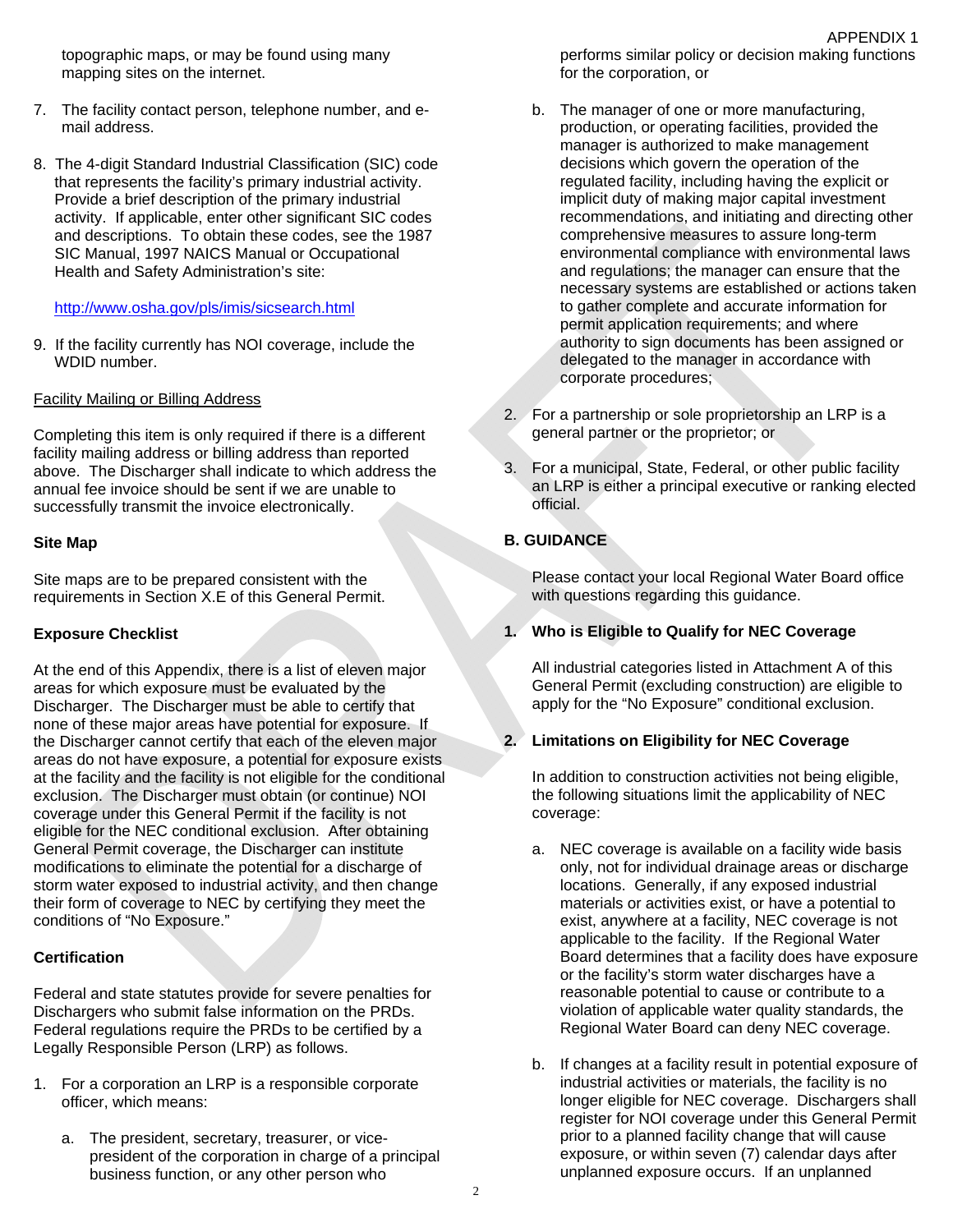exposure occurs due to an emergency response or one-time event that is unlikely to re-occur, Dischargers may contact the Regional Water Board to discuss whether the requirement to obtain NOI coverage can be waived. Unless the Discharger receives a written waiver from the Regional Water Board, the Discharger shall electronically certify and submit PRDs to obtain NOI coverage.

c. Contamination resulting from historic industrial storm water discharges at the facility (e.g., soil contamination, groundwater contamination, etc.) represents a condition of exposure.

#### **3. What is the Definition of No Exposure?**

- a. No Exposure means all industrial materials and activities are protected by a storm-resistant shelter to prevent exposure to rain, snow, snowmelt and/or runoff.
- b. Industrial materials and activities include, but are not limited to, material-handling equipment or activities; industrial machinery; raw materials, intermediate products, by-products, and final products; or waste products.
- c. Material handling activities include storage, loading and unloading, transport, or conveyance of any raw material, intermediate product, by-product, final product, or waste product.
- d. Final products which are meant to be used outdoors (e.g., automobiles) usually pose little risk of polluting storm water because they are usually uncontaminated and not mobilized by contact with storm water. These final products are exempt from the requirement that they be protected by a stormresistant shelter to qualify for "No Exposure". Similarly, the containers, racks, and other transport platforms (e.g., wooden pallets) used for the storage or conveyance of final products can also be stored outside, providing they are pollutant-free and in good repair.
- e. Storm-resistant shelters include completely roofed and walled buildings or structures. They also include structures with only a top cover supported by permanent supports but with no side coverings, provided material within the structure is not subject to wind dispersion (sawdust, powders, etc.) or track-out, and there are no industrial storm water discharges from within the structure that has come into contact with any materials.

#### **4. Industrial Materials/ Activities that Do Not Require a Storm-Resistant Shelter**

While the intent of the "No Exposure" exclusion is to promote a condition of permanent "No Exposure," a storm-resistant shelter is not required for the following industrial materials and activities:

- a. Drums, Barrels, Tanks, and Similar Containers that are sealed ("sealed" means banded or otherwise secured and without operational taps or valves), are not exposed provided those containers are not deteriorated, do not contain residual materials on the outside surfaces, and do not leak. Drums, barrels, etc., that are not opened while outdoors, or are not deteriorated or leak, are unlikely to constitute a risk of contaminating storm water runoff. Consider the following in making your "No Exposure" determination:
	- i. Materials shall not be added or withdrawn to/from containers while outdoors
	- ii. Simply moving containers while outside does not create exposure unless exposure occurs when pollutants are "tracked out" by the container handling equipment or vehicles.
	- iii. All outdoor containers shall be inspected to ensure they are not open, deteriorated, or leaking. When an outdoor container is observed as opened, deteriorated, or leaking, the container must immediately be closed, replaced, or sheltered. Frequent detection of open, deteriorated, or leaking containers, or failure to immediately close, replace, or shelter opened, deteriorated or leaking containers will cause a condition of exposure.
	- iv. Containers, racks, and other transport platforms (e.g., wooden pallets) used with the drums, barrels, etc., can be stored outside providing they are contaminant-free and in good repair.
- b. Above Ground Storage Tanks (ASTs). In addition to generally being considered not exposed, ASTs may also be exempt from the prohibition against adding or withdrawing material to / from external containers. ASTs typically use transfer valves to dispense materials which support facility operations (e.g., heating oil, propane, butane, chemical feedstock) or fuel for delivery vehicles (gasoline, diesel, compressed natural gas). For operational ASTs to qualify for "No Exposure":
	- i. They shall be physically separated from and not associated with vehicle maintenance operations.
	- ii. There shall be no leaks from piping, pumps, or other equipment that could contact storm water.
	- iii. Wherever feasible, ASTs shall be surrounded by some type of physical containment (e.g., an impervious dike, berm or concrete retaining structure) to prevent runoff in the event of a structural failure or leaking transfer valve. Note: any resulting unpermitted discharge would violate the CWA.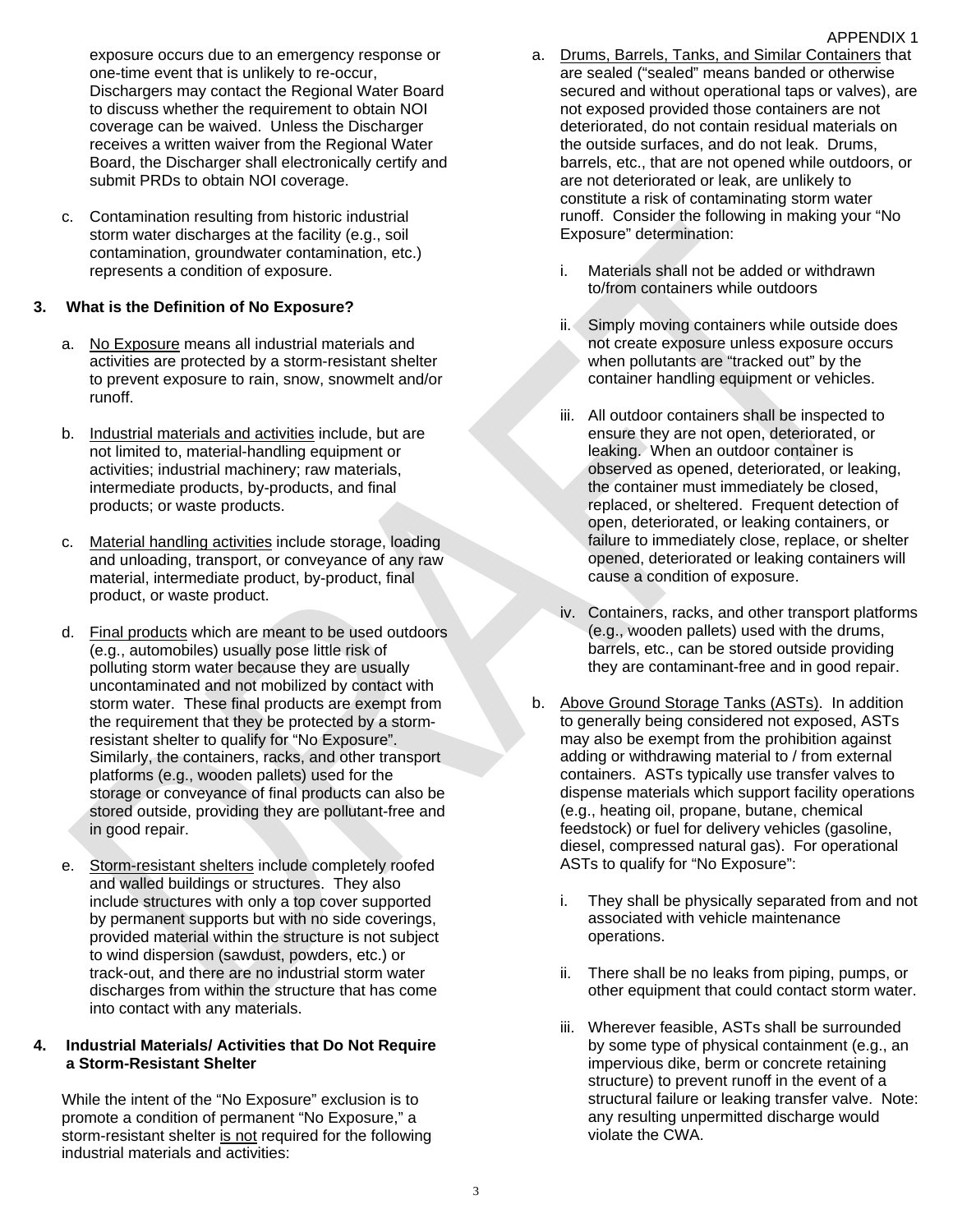- c. Lidded Dumpsters. Lidded dumpsters containing waste materials, providing the containers are completely covered and nothing can drain out holes in the bottom, spilled when loaded into the dumpster, or spilled in loading into a garbage truck. Industrial waste materials and trash that is stored uncovered is considered exposed.
- d. Adequately maintained vehicles, such as trucks, automobiles, forklifts, trailers or other general-purpose vehicles found onsite - but not industrial machinery which are not leaking, are in good repair or are not otherwise a potential source of contaminants:
	- i. Vehicles passing between buildings will likely be exposed to storm water at some time, but so long as they are adequately maintained, they will not cause a condition of exposure. Similarly, nonleaking vehicles awaiting maintenance at vehicle maintenance facilities are not considered exposed. However, vehicles that have been washed or rinsed that are not completely dry prior to outside exposure will cause a condition of exposure. Vehicles that track out pollutants as they exit maintenance bays are also considered exposure.
	- ii. The mere conveyance between buildings of materials / products that would otherwise not be allowed to be stored outdoors, does not create a condition of exposure, provided the materials/products are not adequately protected from storm water and could not be released as a result of a leak or spill.
- e. Final products built and intended for use outdoors (e.g., new cars), provided the final products have not deteriorated, are not contaminated, or are not otherwise potential sources of contaminants.

Types of final products not qualifying for a certification of "No Exposure":

- i. Products that would be mobilized in storm water discharges (e.g., rock salt).
	- i. Products, which may, when exposed, oxidize, deteriorate, leak, or otherwise be a potential source of contaminants (e.g., junk cars, stockpiled train rails).
	- ii. "Final" products that are, in actuality, "intermediate" products. Intermediate products are those used in the composition of yet another product (e.g., sheet metal, tubing, and paint used in making tractors).
	- iii. Even if the intermediate product is "final" for a manufacturer and destined for incorporation in a "final product intended for use outdoors," these products are not allowed to be exposed because they may be chemically treated or are insufficiently impervious to weathering.
- e. Construction Activities Permanent, uninterrupted sheltering of industrial activities or materials may not always be possible during facility renovation or construction. When such circumstances exist, the Discharger is not required to obtain coverage under an NPDES permit as long as the following conditions are met:
	- i. Materials and activities are protected with temporary covers or shelters (e.g. tarpaulins).
	- ii. The temporary covers or shelters shall adequately prevent the contact of storm water to materials and activities.
	- iii. Materials that are subject to wind dispersion are not eligible for temporary sheltering.
	- iv. Temporary shelters shall only be used when necessary during facility renovation or construction and until permanent stormresistant shelters as described above are available.
	- v. Temporary shelters shall only be used for a single period of ninety days or less. Facilities with construction and renovation projects that will need the use of temporary shelters beyond 90 days, or that will require multiple periods of ninety days or less, are required to be covered by an NPDES permit.

#### **5. Other Potential Sources of Contaminants**

- a. Particulate Emissions from Roof Stacks and/or Vents: Deposits of particles or residuals from roof stacks/vents which could be mobilized by storm water runoff are considered exposed.
- b. Acid Rain Leachate, Industrial facilities are also responsible for storm water discharges that contain pollutants resulting from the leaching effect of acidic storm water on metal building structures. Therefore, operators must be aware when certifying a condition of "No Exposure" of the existence of structural elements that could be soluble as a result of contact with acidic precipitation (e.g., uncoated copper roofs). If the dissolved metals or other contaminants could cause or contribute to a water quality violation, a condition of "No Exposure" cannot be certified.
- c. Pollutants Potentially Mobilized by Wind, Windblown materials cause a condition of exposure. Materials sheltered from precipitation can still be deemed exposed if the materials can be mobilized by wind.

#### **6. Certifying a Condition of "No Exposure"**

To obtain the NEC coverage, the Discharger must electronically certify and submit PRDs via SMARTS that the facility meets the conditions of "No Exposure." and pay an annual fee. The Discharger shall **do this even if** 

## APPENDIX 1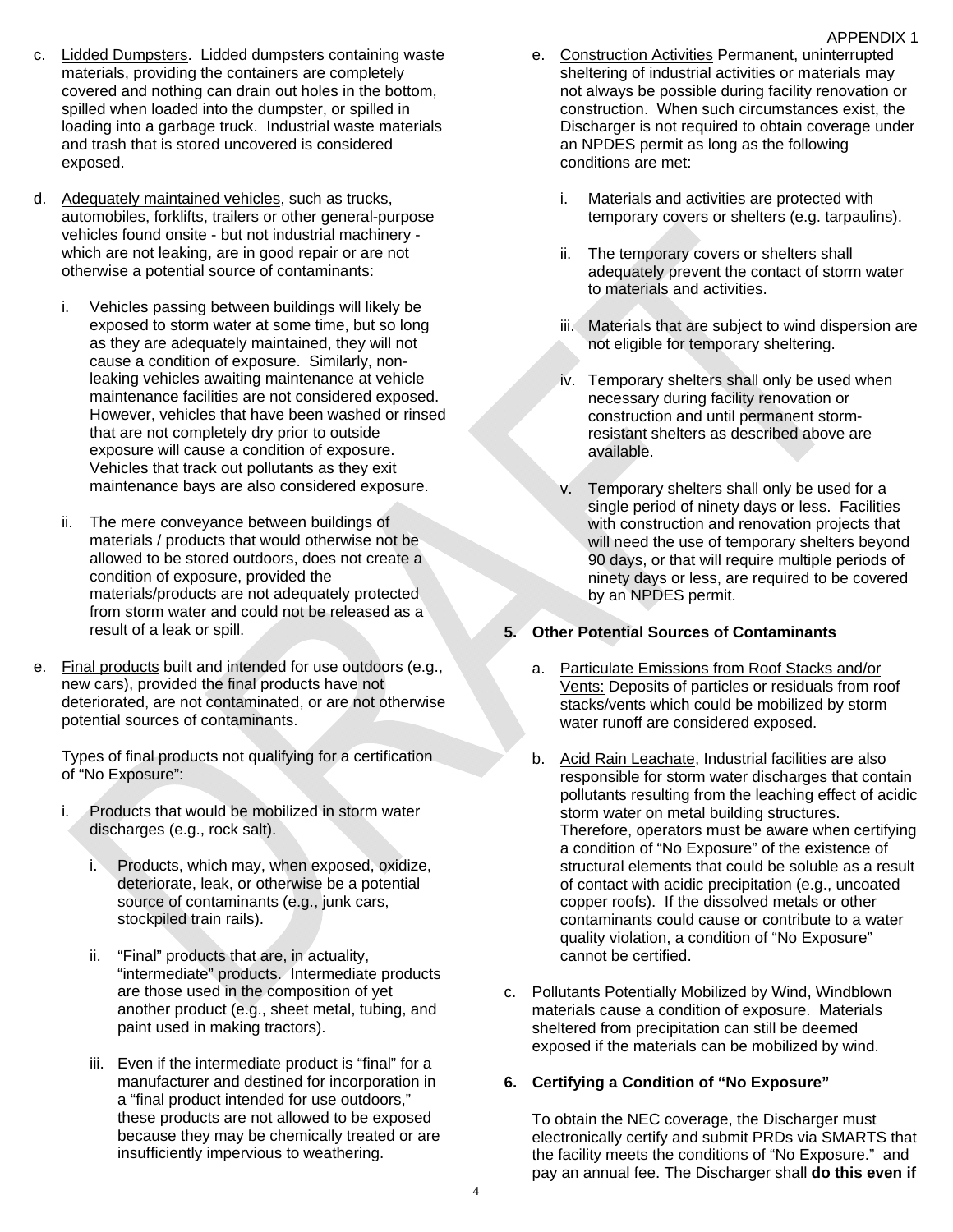**the Discharger was not previously required to file for NEC coverage under the previous General Permit.** These PRDs include a checklist requiring the Discharger to evaluate eleven major areas to determine whether there is exposure of industrial activities and materials at the facility. To qualify for NEC coverage, the Discharger must satisfy all the NEC conditions in the General Permit and certify that there is "No Exposure". The purpose of the checklist is twofold: 1) to aid the Discharger in determining whether the Discharger's facility is eligible for NEC coverage, and 2) to furnish the necessary documentation that allows the Discharger be relieved of most of the General Permit's requirements. Dischargers with NEC coverage are not required to develop and implement SWPPPs or complete the monitoring requirements.

If the Discharger cannot certify that there is "No Exposure" at the facility, the Discharger must make appropriate changes at the facility to eliminate exposure prior to registering for future NEC coverage. These changes must remove the particular material, process or activity from exposure to storm water.

An annual inspection and evaluation, re-certification, and fee is required thereafter.

# **7. Other NEC Coverage Facts:**

- a. NEC coverage is only legally valid if the condition of "No Exposure" exists and is reasonably expected to continue to exist. Dischargers shall file for NOI coverage when the condition of "No Exposure" is no longer is expected to exist.
- b. Dischargers must file PRDs for NEC coverage for each qualifying facility.
- c. The certification is non-transferable. If a new operator takes over facility operations, the new operator shall electronically certify and submit PRDs for NEC coverage via SMARTS prior to the transfer and pay the applicable fee. NEC coverage can't be transferred from one physical location to another regardless of ownership.

# **8. Operators May Be Required To Obtain NOI coverage Based On the Protection Of Water Quality**

Operators who certified that their facilities qualify for NEC coverage may, nonetheless, be required by the Regional Water Board to obtain NOI coverage permit coverage if the Regional Water Board determines that the facility's discharge is contributing to or causing an exceedance of applicable water quality standards or believes that exposure does occur at the facility. The Regional Water Board may request information and/or inspect the facility to assess potential water quality impacts and to determine whether to require permit coverage. The Discharger shall take appropriate actions to ensure that water quality standards are achieved.

# **9. Steps to Obtain NEC Coverage**

(This section will walk you through the process of obtaining NEC coverage.

**Step 1:** Determine if your facility is subject to the NPDES storm water permit requirements (refer to Attachment A of this General Permit). If yes, proceed to Step 2. If not, stop here.

If your facility is included in Attachment A and conducts industrial activities, you are required to **either** register for NOI coverage or NEC coverage.

**Step 2: Determine if your regulated industrial activity** meets the definition of "No Exposure" and qualifies for the exclusion from permitting. If it does, proceed to Step 3. If not, stop here and obtain NOI coverage. When evaluating the facility, facility personnel familiar with the facility and its operations should be used. Inspect all facility areas and potential pollutant sources to determine whether the facility satisfies the "No Exposure" conditions.

**Step 3: Electronically certify and submit the PRD for** NEC coverage via SMARTS and mail the annual fee to the State Water Board.

 To maintain NEC coverage, the discharger must recertify and pay a fee annually. This can only be done if the condition of "No Exposure" continues to exist at the facility.

**Step 4:** When requested, you must allow your Regional Water Board, local Municipal Separate Storm Sewer System (MS4), or U.S. EPA to inspect your facility. Their inspection reports will be made publicly available.

**Step 5:** Maintain a condition of "No Exposure".

- NEC coverage is not a blanket exemption. Therefore, if facility physical or operational changes occur which cause exposure of industrial activities or materials to storm water, the Discharger must then immediately comply with all requirements of this General Permit, including obtaining NOI coverage.
- To maintain the condition of "No Exposure", the Discharger shall annually inspect and evaluate the facility to assure that the conditions of "No Exposure" still exist. More frequent evaluations may be necessary in circumstances when facility operations change seasonally or rapidly.
- Failure to maintain the condition of "No Exposure" for NEC coverage or otherwise obtain NOI coverage can lead to the unauthorized discharge of storm water associated with industrial activity to waters of the United States, resulting in penalties under the CWA.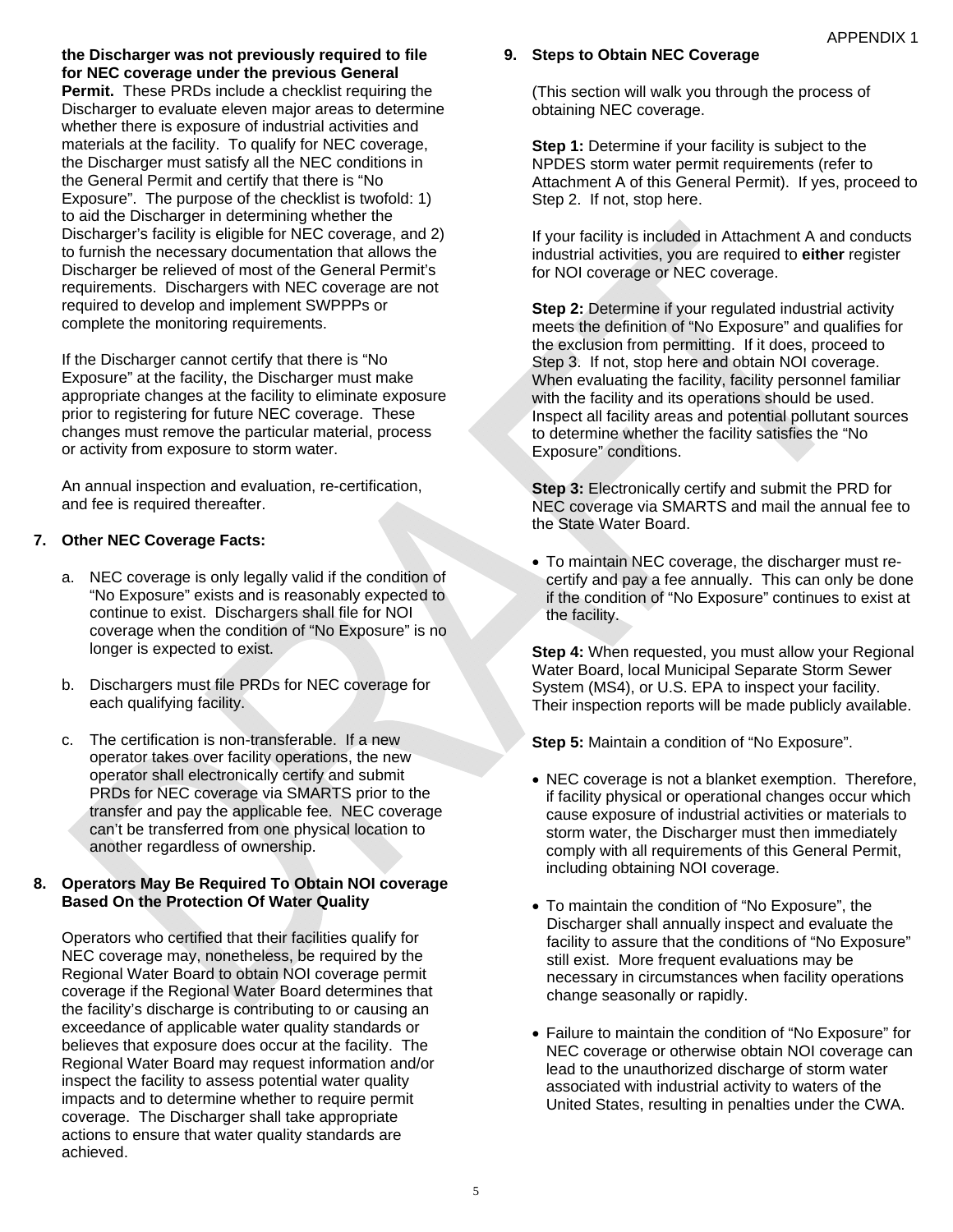## **C. FREQUENTLY ASKED QUESTIONS**

**A.** Any Discharger operating a facility described in Attachment A may register for NEC coverage if their facility has a condition of "No Exposure".

#### **Q2. How does an eligible Discharger file for NEC Coverage and where is the annual fee sent?**

**A.** The PRDs for NEC coverage shall be electronically certified and submitted in accordance with the instructions provided in SMARTS at the State Water Board website at: https://smarts.waterboards.ca.gov/smarts/faces/SwSma rtsLogin.jsp The fee is currently \$200, but may be changed by regulation. Once NEC coverage is accepted, an invoice will be electronically sent to the Discharger. The annual fee and invoice shall be sent to:

> State Water Resources Control Board Division of Water Quality Attention: Storm Water Unit P.O. Box 1977 Sacramento, CA 95812-1977

#### **Q3. If my facility's storm water discharges are covered by an individual permit, can I file for NEC coverage?**

- **A.** Yes. Storm water discharges covered by an individual permit are eligible for NEC coverage if the conditions at the facility satisfy the definition of "No Exposure" and you obtain approval to terminate individual permit coverage from the local Regional Water Board prior to PRD submittal. Approval from the Regional Water Board is mandatory. Many individual permits, for example, contain numeric storm water effluent limitations ("antibacksliding" provisions may prevent these facilities from qualifying for NEC coverage).
- **Q4. My facility was originally excluded from the Phase I regulations because it was classified as a "light industrial facility". The facility has never had any exposure to storm water runoff. Do I now need to certify that the facility meets the No Exposure Exclusion from NPDES Storm Water Permitting?**
- **A.** Yes. See answer provided to question number 9, "What is the exclusion 'conditional' upon?"

#### **Q5. Do I have to file a Notice of Termination (NOT) and a register for NEC coverage if my facility is under NOI coverage and qualifies for NEC Coverage?**

**A.** No. You are only required to register for NEC coverage. You must provide the WDID# in your NEC PRDs in order for the State Water Board to change permit coverage status.

# **Q6. When and how often is NEC re-certification required?**

**A.** Re-certification of NEC coverage is required annually (assuming the facility maintains its "No Exposure" status) The State Water Board will electronically transmit an NEC re-certification and annual fee notification to each facility operator who has filed for NEC coverage.

APPENDIX 1

New Dischargers must register for NEC coverage before the commencement of facility operations. Dischargers that fail to file for NEC coverage or apply for NOI coverage before the commencement of facility operations will be out of compliance with this General Permit and subject to enforcement.

Existing Dischargers have two options for submitting NECs:

- 1. Facility operators of "light industrial" facilities who have been operating under their original, permitting exemption (which required no certification) must register for NEC coverage at any time prior to July 1, 2013. Such Dischargers who have not registered for NEC coverage or NOI coverage by this deadline will be out of compliance with this General Permit and subject to enforcement.
- 2. Dischargers who have NOI coverage for their storm water discharges may register for NEC coverage at any time following completion of facility changes that result in the condition of "No Exposure".

# **Q7. What happens if I know of changes that may cause exposure?**

**A.** If exposure could occur in the near future due to some anticipated change at the facility, you must obtain NOI coverage to avoid enforcement for violations of the CWA.

# **Q8. Is the NEC coverage transferable to a new Discharger?**

**A.** No. If a new operator takes over your facility, the new operator must register for new NEC coverage prior to the transfer. A new annual fee is required.

# **Q9. What is the exclusion "conditional" upon?**

**A.** The exclusion from permit coverage requirements is "conditional" upon the certification of the Discharger that the facility does not have exposure of materials or activities to storm water. PRDs for NEC coverage shall be electronically submitted to the State Water Board and will not be accepted if incomplete. The Regional Water Board may review the information, contact or inspect the facility, and invalidate the NEC and require the Discharger to obtain NOI coverage. PRDs are public documents and will be available for public review via SMARTS.